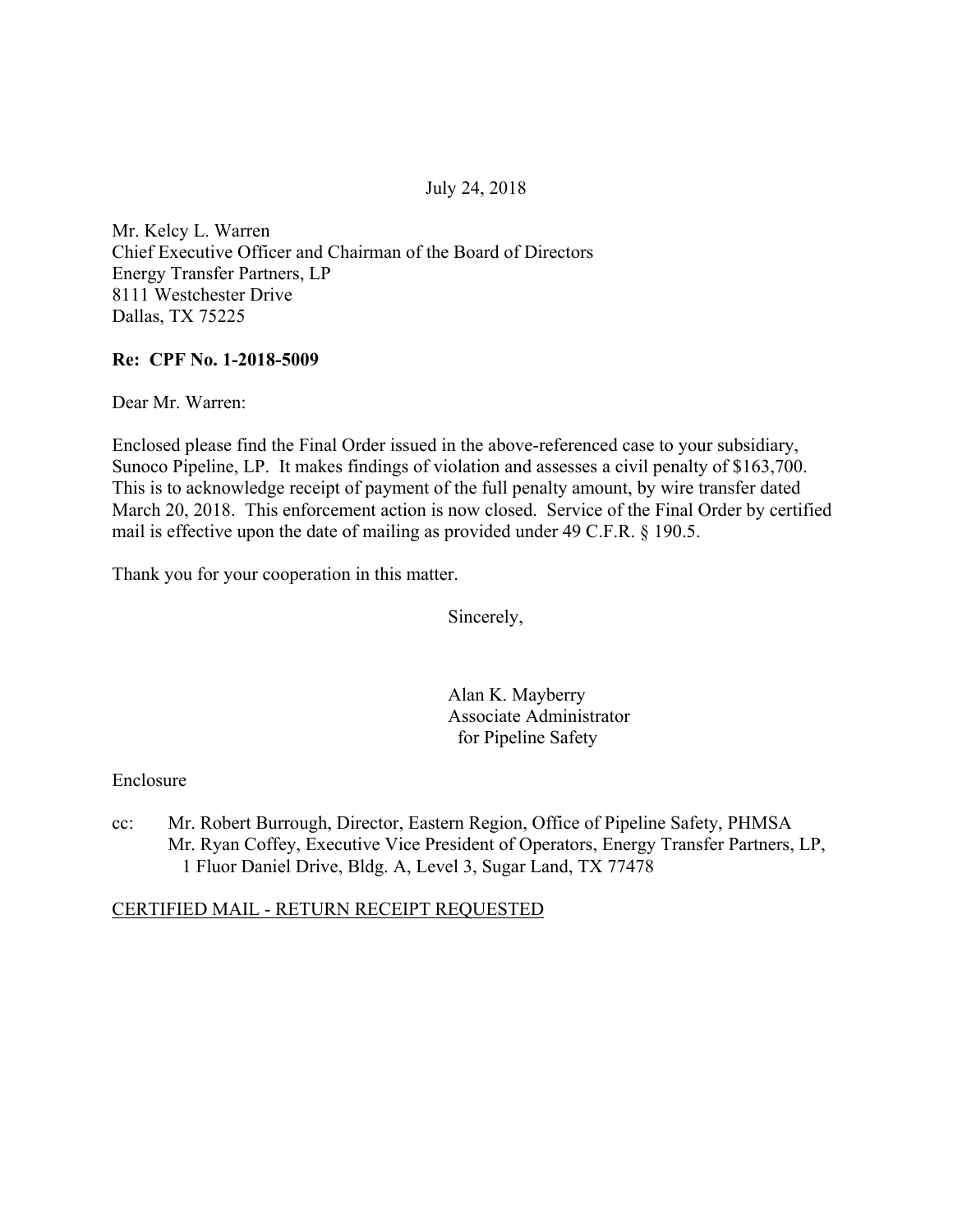### **U.S. DEPARTMENT OF TRANSPORTATION PIPELINE AND HAZARDOUS MATERIALS SAFETY ADMINISTRATION OFFICE OF PIPELINE SAFETY WASHINGTON, D.C. 20590**

**)**

 **)**

 **)**

**In the Matter of )**

**Sunoco Pipeline, LP, ) CPF No. 1-2018-5009 a subsidiary of Energy Transfer Partners, LP, )**

**\_\_\_\_\_\_\_\_\_\_\_\_\_\_\_\_\_\_\_\_\_\_\_\_\_\_\_\_\_\_\_\_\_\_\_\_\_\_\_\_\_\_)** 

 $\mathcal{L} = \{ \mathcal{L} \}$ 

**Respondent. )** 

### **FINAL ORDER**

From April 11, 2016, through November 18, 2016, pursuant to 49 U.S.C. § 60117, representatives of the Pipeline and Hazardous Materials Safety Administration (PHMSA), Office of Pipeline Safety (OPS), conducted an on-site pipeline safety inspection of the facilities and records of Sunoco Pipeline, LP (Sunoco or Respondent), in Delaware, Michigan, New York, New Jersey, Ohio, and Pennsylvania. A wholly-owned subsidiary of Energy Transfer Partners,  $LP<sup>1</sup>$  Sunoco owns and operates liquid and natural gas pipelines throughout the United States.<sup>2</sup>

As a result of the inspection, the Director, Eastern Region, OPS (Director), issued to Respondent, by letter dated January 18, 2018, a Notice of Probable Violation and Proposed Civil Penalty (Notice). In accordance with 49 C.F.R. § 190.207, the Notice proposed finding that Sunoco had committed three violations of 49 C.F.R. Part 195 and proposed assessing a civil penalty of \$163,700 for the alleged violations.

After requesting and receiving an extension of time to respond, Energy Transfer Partners, LP, on behalf of Sunoco, responded to the Notice by letter dated February 28, 2018 (Response). The company did not contest the allegations of violation and paid the proposed civil penalty of \$163,700 by wire transfer dated March 20, 2018. In accordance with 49 C.F.R. § 190.208(a)(1), such payment authorizes the Associate Administrator to make findings of violation and to issue this final order without further proceedings.

## **FINDINGS OF VIOLATION**

In its Response, Sunoco did not contest the allegations in the Notice that it violated 49 C.F.R. Part 195, as follows:

 $\overline{a}$ 

<sup>&</sup>lt;sup>1</sup> Response, at 1.

<sup>2</sup> Sunoco website, *available at* http://www.sunocologistics.com/ (last accessed May 10, 2018).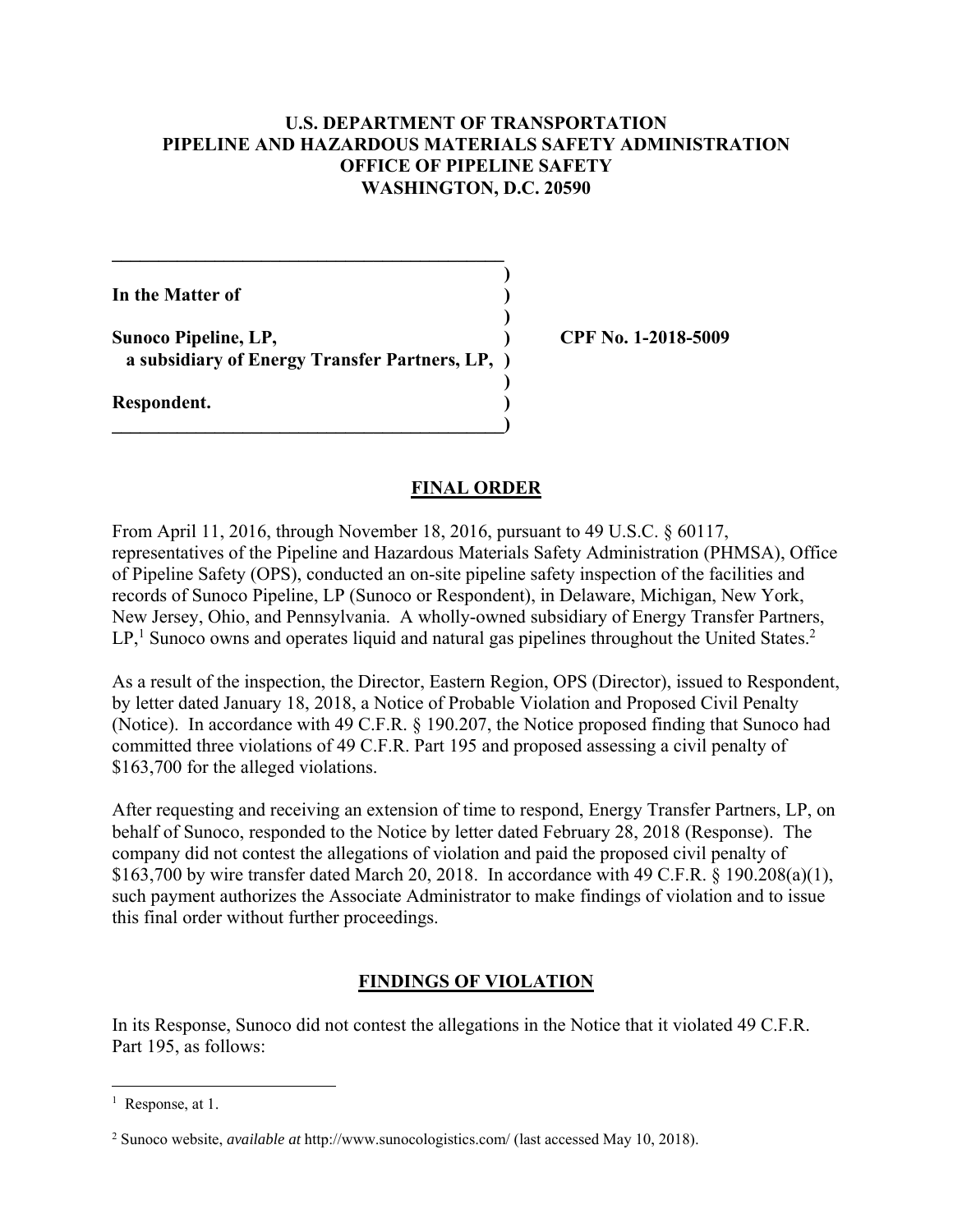**Item 1:** The Notice alleged that Respondent violated 49 C.F.R. § 195.412(a), which states:

# **§ 195.412 Inspection of rights-of-way and crossings under navigable waters.**

(a) Each operator shall, at intervals not exceeding 3 weeks, but at least 26 times each calendar year, inspect the surface conditions on or adjacent to each pipeline right-of-way. Methods of inspection include walking, driving, flying or other appropriate means of traversing the right-of-way.

The Notice alleged that Respondent violated 49 C.F.R. § 195.412(a) by failing to inspect the surface conditions on or adjacent to each pipeline right-of-way at intervals not exceeding three weeks, but at least 26 times each calendar year. Specifically, the Notice alleged that during calendar year 2016, records indicated that Sunoco exceeded the 3-week inspection interval 11 times for the Taylor (Detroit), Darby Creek, and Ft. Mifflin units.

Respondent did not contest this allegation of violation. Accordingly, based upon a review of all of the evidence, I find that Respondent violated 49 C.F.R. § 195.412(a) by failing to inspect the surface conditions on or adjacent to its pipeline rights-of-way at intervals not exceeding three weeks, but at least 26 times each calendar year.

**Item 2:** The Notice alleged that Respondent violated 49 C.F.R. § 195.420(b), which states:

### **§ 195.420 Valve maintenance.**

 $(a) \ldots$ 

(b) Each operator shall, at intervals not exceeding 7½ months, but at least twice each calendar year, inspect each mainline valve to determine that it is functioning properly.

The Notice alleged that Respondent violated 49 C.F.R. § 195.420(b) by failing to inspect each mainline valve at intervals not exceeding 7½ months, but at least twice each calendar year. Specifically, the Notice alleged that after reviewing mainline-valve inspection records for 2013- 2016, PHMSA discovered that Sunoco had failed to perform inspections at the required interval in 90 instances on the Fostoria (Inland), Lima (Inland), Inter-refinery System, Big Flats, Montello-Kingston-Bald Eagle, and Trenton Area units.

Respondent did not contest this allegation of violation. Accordingly, based upon a review of all of the evidence, I find that Respondent violated 49 C.F.R. § 195.420(b) by failing to inspect its mainline valves at intervals not exceeding 7½ months but at least twice each calendar year.

**Item 3:** The Notice alleged that Respondent violated 49 C.F.R. § 195.583(a), which states:

#### **§ 195.583 What must I do to monitor atmospheric corrosion control?**

(a) You must inspect each pipeline or portion of pipeline that is exposed to the atmosphere for evidence of atmospheric corrosion, as follows: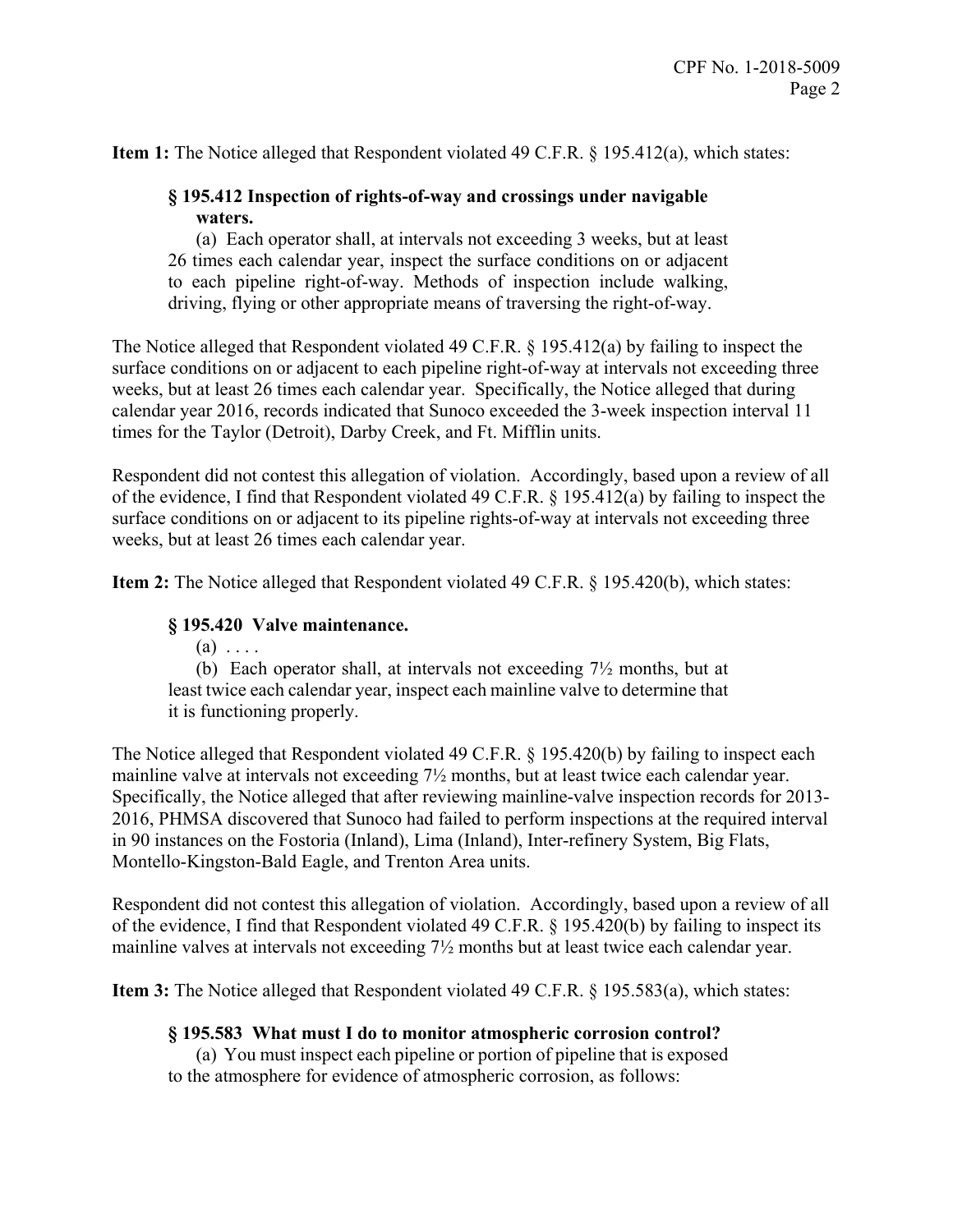| If the pipeline is located: | Then the frequency of inspection is:                                                 |
|-----------------------------|--------------------------------------------------------------------------------------|
| Onshore                     | At least once every 3 calendar years, but<br>with intervals not exceeding 39 months. |
| Offshore                    | At least once each calendar year, but with<br>intervals not exceeding 15 months.     |

The Notice alleged that Respondent violated 49 C.F.R. § 195.583(a) by failing to inspect each onshore pipeline or portion of pipeline that is exposed to the atmosphere for evidence of atmospheric corrosion at least once every three calendar years, but with intervals not exceeding 39 months. Specifically, the Notice alleged that in eight instances, Sunoco exceeded the 39 month interval within the Inter-refinery System, Northeast Refinery Complex, and Darby Creek units.

Respondent did not contest this allegation of violation. Accordingly, based upon a review of all of the evidence, I find that Respondent violated 49 C.F.R. § 195.583(a) by failing to inspect each onshore pipeline or portion of pipeline that is exposed to the atmosphere for evidence of atmospheric corrosion at least once every three calendar years, but with intervals not exceeding 39 months.

These findings of violation will be considered prior offenses in any subsequent enforcement action taken against Respondent.

# **ASSESSMENT OF PENALTY**

Under 49 U.S.C. § 60122, Respondent is subject to an administrative civil penalty not to exceed \$200,000 per violation for each day of the violation, up to a maximum of \$2,000,000 for any related series of violations.<sup>3</sup> In determining the amount of a civil penalty under 49 U.S.C. § 60122 and 49 C.F.R. § 190.225, I must consider the following criteria: the nature, circumstances, and gravity of the violation, including adverse impact on the environment; the degree of Respondent's culpability; the history of Respondent's prior offenses; and any effect that the penalty may have on its ability to continue doing business; and the good faith of Respondent in attempting to comply with the pipeline safety regulations. In addition, I may consider the economic benefit gained from the violation without any reduction because of subsequent damages, and such other matters as justice may require. The Notice proposed a total civil penalty of \$163,700 for the violations cited above.

**Item 1:** The Notice proposed a civil penalty of \$30,900 for Respondent's violation of 49 C.F.R. § 195.412(a), for failing to inspect the surface conditions on or adjacent to each pipeline right-ofway at intervals not exceeding three weeks, but at least 26 times each calendar year. Sunoco did not contest the proposed penalty and paid the amount in full. Accordingly, having reviewed the record and considered the assessment criteria, I assess Respondent a civil penalty of \$30,900 for

 $\overline{a}$ 

<sup>3</sup> These amounts are adjusted annually for inflation. *See, e.g.*, Pipeline Safety: Inflation Adjustment of Maximum Civil Penalties, 82 Fed. Reg. 19325 (April 27, 2017).